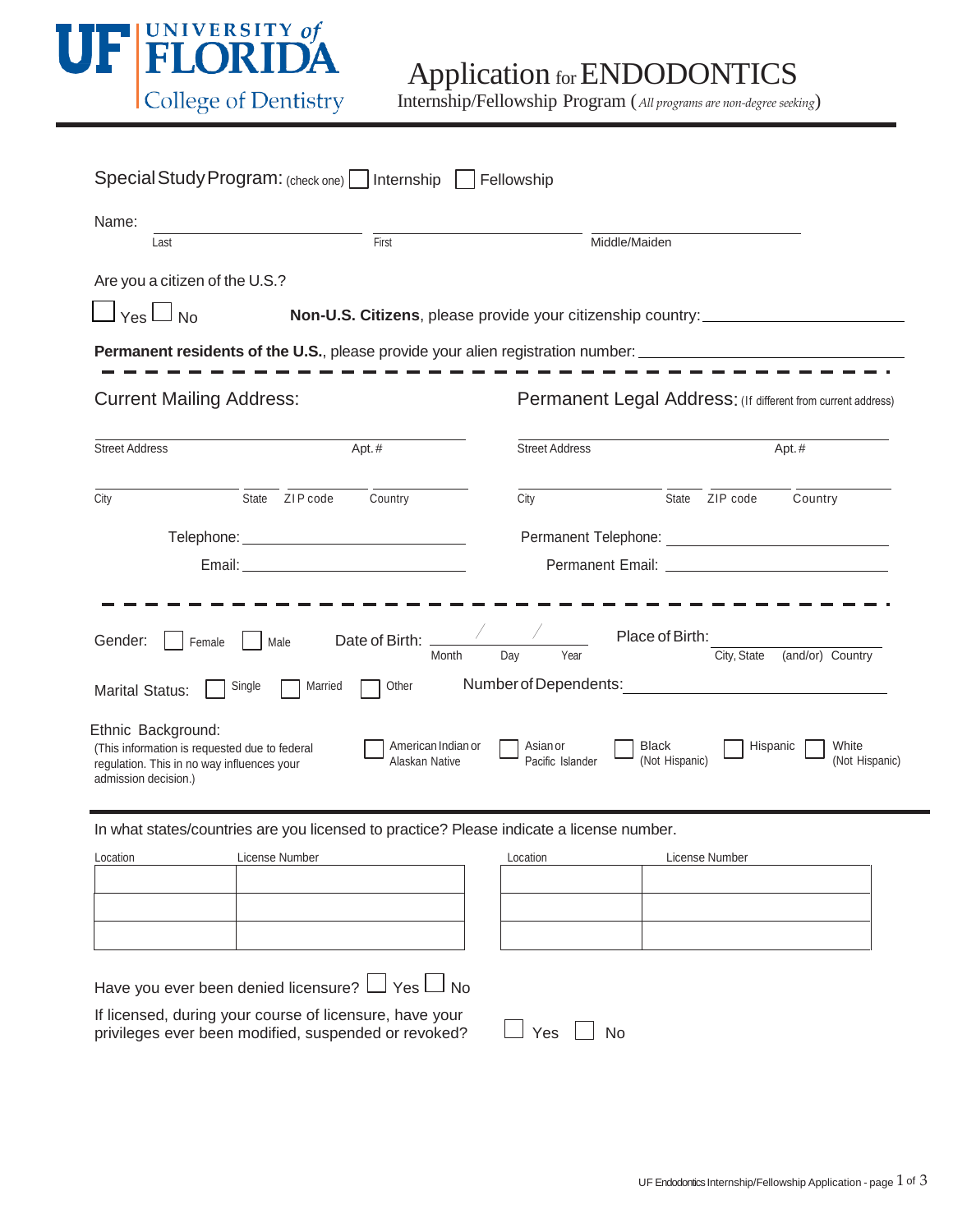

## Application for ENDODONTIC

College of Dentistry Internship/Fellowship Program (*All programs are non-degree seeking*)

If yes to either of the above questions, please explain the circumstances.

Please describe your professional experience; indicate the nature of the experience (private and /or associate practice, research, teaching) and the length of your involvement. Indicate area of specialty, if any:

List any scientific or clinical publications or presentations you have given at scientific meetings or dental societies:

Please provide a description of the types of activities you would like to engage in during your time at the UF College of Dentistry (be specific):

What would you like to accomplish during your time at the University Of Florida College Of Dentistry?

What particular area(s) of interests do you have - for example: research, clinical dentistry, endodontics, etc? Please be as specific as possible.

How do you plan to use the experience you gain at UFCD?